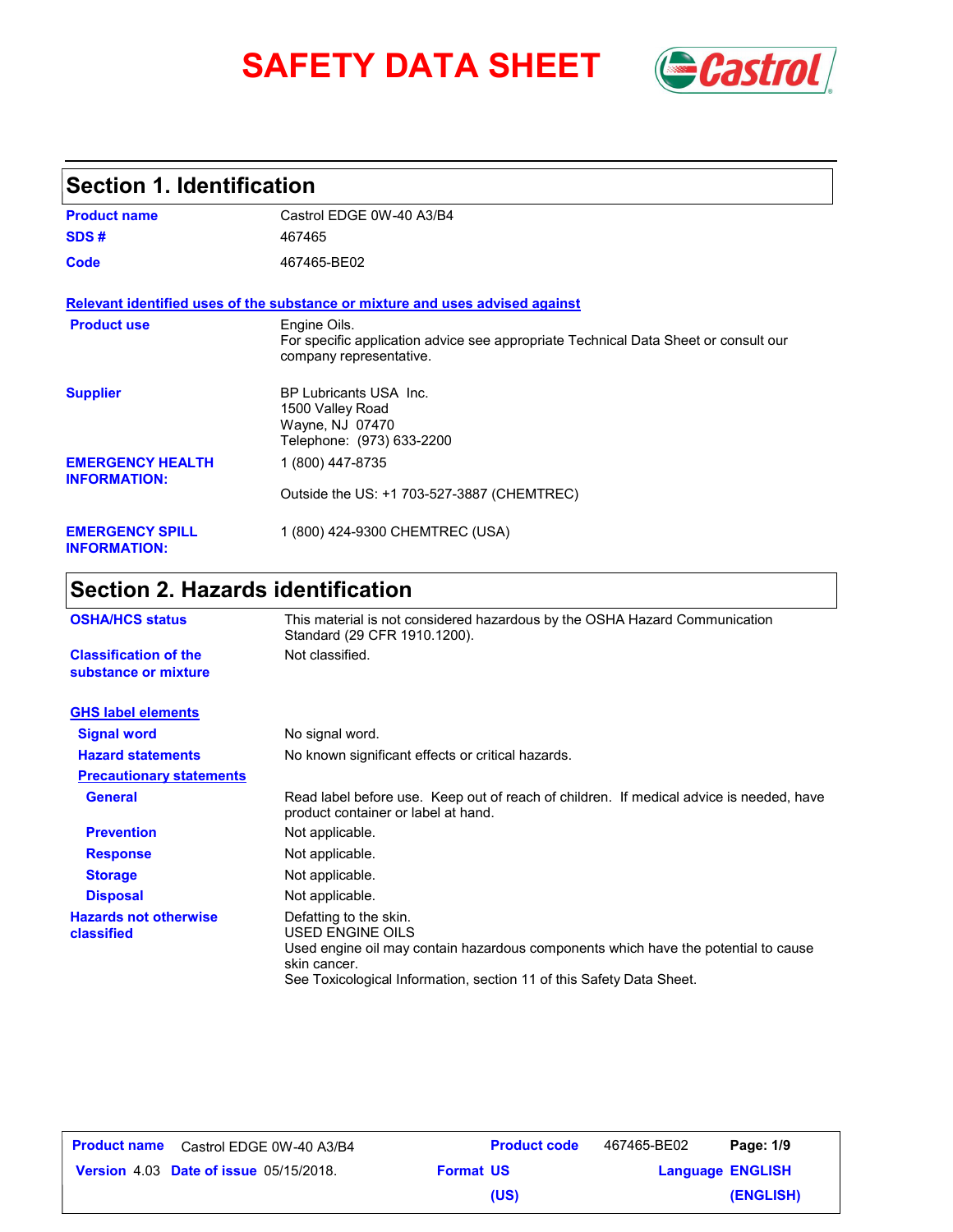### **Section 3. Composition/information on ingredients**

#### **Substance/mixture**

Mixture

Synthetic base stock. Highly refined base oil (IP 346 DMSO extract < 3%). Proprietary performance additives.

| <b>Ingredient name</b>                                                                                                         | <b>CAS number</b>                     | $\frac{9}{6}$ |
|--------------------------------------------------------------------------------------------------------------------------------|---------------------------------------|---------------|
| Dec-1-ene, homopolymer, hydrogenated Dec-1-ene, oligomers, hydrogenated 68037-01-4                                             |                                       | $≥25 - ≤50$   |
| Base oil - highly refined                                                                                                      | Varies - See Key to<br>labbreviations | ≥25 - ≤50     |
| Base oil - highly refined                                                                                                      | Varies - See Key to<br>labbreviations | ≤5            |
| Lubricating oils (petroleum), C15-30, hydrotreated neutral oil-based                                                           | 72623-86-0                            | ≤3            |
| Distillates (petroleum), hydrotreated heavy paraffinic<br>Lubricating oils (petroleum), C20-50, hydrotreated neutral oil-based | 64742-54-7<br>72623-87-1              | ≤3<br>≤3      |

Any concentration shown as a range is to protect confidentiality or is due to batch variation.

**There are no additional ingredients present which, within the current knowledge of the supplier and in the concentrations applicable, are classified as hazardous to health and hence require reporting in this section.**

**Occupational exposure limits, if available, are listed in Section 8.**

### **Section 4. First aid measures**

#### **Description of necessary first aid measures**

| <b>Eve contact</b>                | In case of contact, immediately flush eyes with plenty of water for at least 15 minutes.<br>Eyelids should be held away from the eyeball to ensure thorough rinsing. Check for and<br>remove any contact lenses. Get medical attention. |
|-----------------------------------|-----------------------------------------------------------------------------------------------------------------------------------------------------------------------------------------------------------------------------------------|
| <b>Skin contact</b>               | Wash skin thoroughly with soap and water or use recognized skin cleanser. Remove<br>contaminated clothing and shoes. Wash clothing before reuse. Get medical attention if<br>symptoms occur. Clean shoes thoroughly before reuse.       |
| <b>Inhalation</b>                 | If inhaled, remove to fresh air. Get medical attention if symptoms occur.                                                                                                                                                               |
| <b>Ingestion</b>                  | Do not induce vomiting unless directed to do so by medical personnel. Get medical<br>attention if symptoms occur.                                                                                                                       |
| <b>Protection of first-aiders</b> | No action shall be taken involving any personal risk or without suitable training.                                                                                                                                                      |

#### **Most important symptoms/effects, acute and delayed**

**See Section 11 for more detailed information on health effects and symptoms.**

#### **Indication of immediate medical attention and special treatment needed, if necessary**

| <b>Notes to physician</b>  | Treatment should in general be symptomatic and directed to relieving any effects. |
|----------------------------|-----------------------------------------------------------------------------------|
| <b>Specific treatments</b> | No specific treatment.                                                            |

# **Section 5. Fire-fighting measures**

| <b>Extinguishing media</b>                               |                          |                                                                                                                                                                                                |             |                         |
|----------------------------------------------------------|--------------------------|------------------------------------------------------------------------------------------------------------------------------------------------------------------------------------------------|-------------|-------------------------|
| <b>Suitable extinguishing</b><br>media                   |                          | In case of fire, use foam, dry chemical or carbon dioxide extinguisher or spray.                                                                                                               |             |                         |
| Unsuitable extinguishing<br>media                        | Do not use water jet.    |                                                                                                                                                                                                |             |                         |
| <b>Specific hazards arising</b><br>from the chemical     |                          | In a fire or if heated, a pressure increase will occur and the container may burst.                                                                                                            |             |                         |
| <b>Hazardous combustion</b><br>products                  |                          | Combustion products may include the following:<br>carbon oxides (CO, CO <sub>2</sub> ) (carbon monoxide, carbon dioxide)                                                                       |             |                         |
| <b>Special protective actions</b><br>for fire-fighters   |                          | No action shall be taken involving any personal risk or without suitable training. Promptly<br>isolate the scene by removing all persons from the vicinity of the incident if there is a fire. |             |                         |
| <b>Special protective</b><br>equipment for fire-fighters | and full turnout gear.   | Fire-fighters should wear positive pressure self-contained breathing apparatus (SCBA)                                                                                                          |             |                         |
| <b>Product name</b>                                      | Castrol EDGE 0W-40 A3/B4 | <b>Product code</b>                                                                                                                                                                            | 467465-BE02 | Page: 2/9               |
| Version 4.03 Date of issue 05/15/2018.                   |                          | <b>Format US</b>                                                                                                                                                                               |             | <b>Language ENGLISH</b> |

**(US)**

**(ENGLISH)**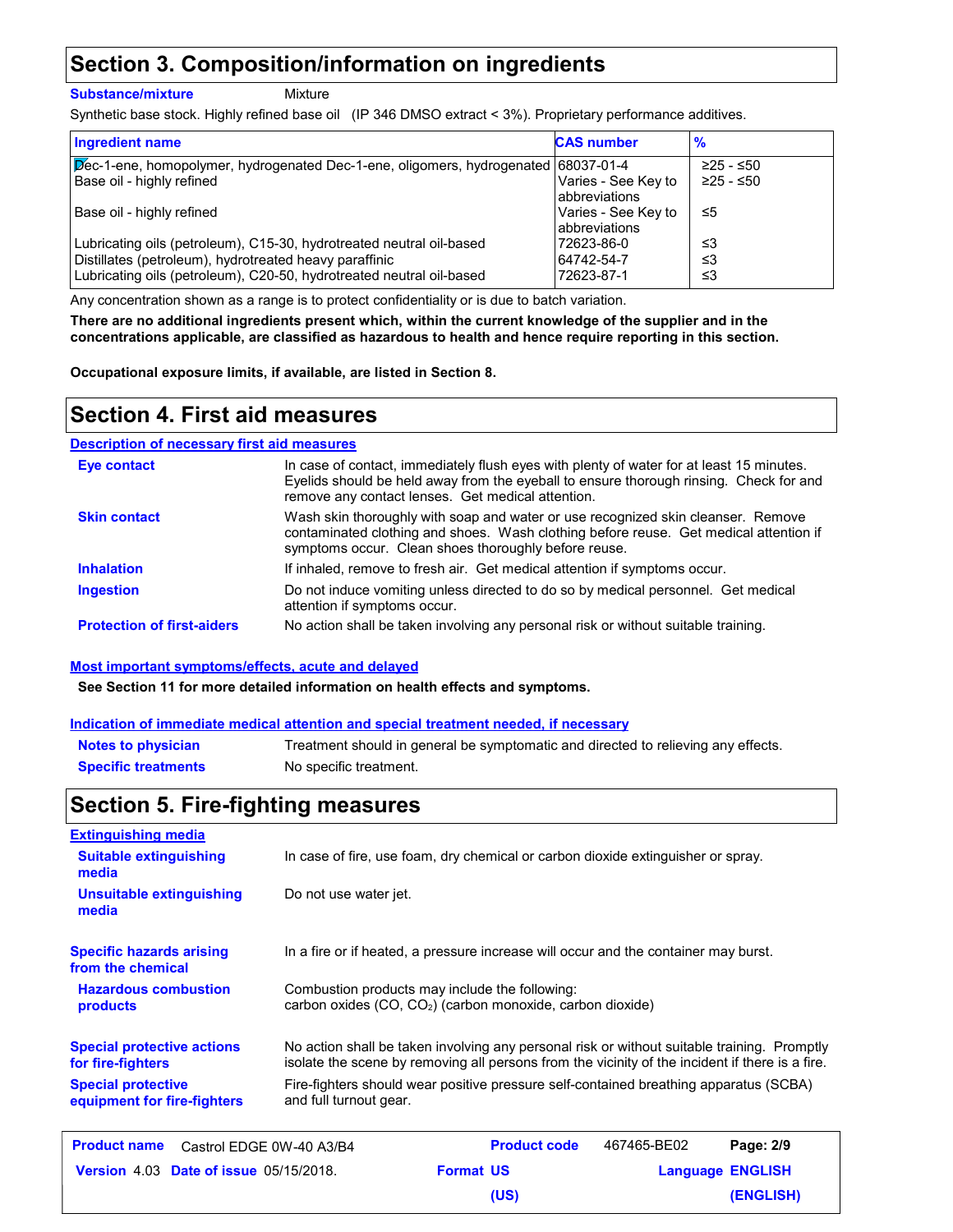# **Section 6. Accidental release measures**

|                                                              | Personal precautions, protective equipment and emergency procedures                                                                                                                                                                                                                                                                                                                                |
|--------------------------------------------------------------|----------------------------------------------------------------------------------------------------------------------------------------------------------------------------------------------------------------------------------------------------------------------------------------------------------------------------------------------------------------------------------------------------|
| For non-emergency<br>personnel                               | No action shall be taken involving any personal risk or without suitable training.<br>Evacuate surrounding areas. Keep unnecessary and unprotected personnel from<br>entering. Do not touch or walk through spilled material. Put on appropriate personal<br>protective equipment. Floors may be slippery; use care to avoid falling.                                                              |
| For emergency responders                                     | If specialized clothing is required to deal with the spillage, take note of any information in<br>Section 8 on suitable and unsuitable materials. See also the information in "For non-<br>emergency personnel".                                                                                                                                                                                   |
| <b>Environmental precautions</b>                             | Avoid dispersal of spilled material and runoff and contact with soil, waterways, drains<br>and sewers. Inform the relevant authorities if the product has caused environmental<br>pollution (sewers, waterways, soil or air).                                                                                                                                                                      |
| <b>Methods and materials for containment and cleaning up</b> |                                                                                                                                                                                                                                                                                                                                                                                                    |
| <b>Small spill</b>                                           | Stop leak if without risk. Move containers from spill area. Absorb with an inert material<br>and place in an appropriate waste disposal container. Dispose of via a licensed waste<br>disposal contractor.                                                                                                                                                                                         |
| Large spill                                                  | Stop leak if without risk. Move containers from spill area. Prevent entry into sewers,<br>water courses, basements or confined areas. Contain and collect spillage with non-<br>combustible, absorbent material e.g. sand, earth, vermiculite or diatomaceous earth and<br>place in container for disposal according to local regulations. Dispose of via a licensed<br>waste disposal contractor. |

# **Section 7. Handling and storage**

| <b>Precautions for safe handling</b>                                             |                                                                                                                                                                                                                                                                                                                                                                                                                                                                                                                                                                                               |
|----------------------------------------------------------------------------------|-----------------------------------------------------------------------------------------------------------------------------------------------------------------------------------------------------------------------------------------------------------------------------------------------------------------------------------------------------------------------------------------------------------------------------------------------------------------------------------------------------------------------------------------------------------------------------------------------|
| <b>Protective measures</b>                                                       | Put on appropriate personal protective equipment (see Section 8).                                                                                                                                                                                                                                                                                                                                                                                                                                                                                                                             |
| <b>Advice on general</b><br>occupational hygiene                                 | Eating, drinking and smoking should be prohibited in areas where this material is<br>handled, stored and processed. Wash thoroughly after handling. Remove contaminated<br>clothing and protective equipment before entering eating areas. See also Section 8 for<br>additional information on hygiene measures.                                                                                                                                                                                                                                                                              |
| <b>Conditions for safe storage,</b><br>including any<br><b>incompatibilities</b> | Store in accordance with local regulations. Store in original container protected from<br>direct sunlight in a dry, cool and well-ventilated area, away from incompatible materials<br>(see Section 10) and food and drink. Keep container tightly closed and sealed until<br>ready for use. Store and use only in equipment/containers designed for use with this<br>product. Containers that have been opened must be carefully resealed and kept upright<br>to prevent leakage. Do not store in unlabeled containers. Use appropriate containment<br>to avoid environmental contamination. |
| <b>Not suitable</b>                                                              | Prolonged exposure to elevated temperature                                                                                                                                                                                                                                                                                                                                                                                                                                                                                                                                                    |

# **Section 8. Exposure controls/personal protection**

### **Control parameters**

### **Occupational exposure limits**

| Ingredient name                                                            | <b>Exposure limits</b>                                                                                                                                                                                                        |
|----------------------------------------------------------------------------|-------------------------------------------------------------------------------------------------------------------------------------------------------------------------------------------------------------------------------|
| Dec-1-ene, homopolymer, hydrogenated Dec-1-ene, oligomers,<br>hydrogenated | None.                                                                                                                                                                                                                         |
| Base oil - highly refined                                                  | <b>ACGIH TLV (United States).</b><br>TWA: 5 mg/m <sup>3</sup> 8 hours. Issued/Revised:<br>11/2009 Form: Inhalable fraction<br><b>OSHA PEL (United States).</b><br>TWA: 5 mg/m <sup>3</sup> 8 hours. Issued/Revised:<br>6/1993 |
| Base oil - highly refined                                                  | <b>ACGIH TLV (United States).</b><br>TWA: 5 mg/m <sup>3</sup> 8 hours. Issued/Revised:<br>11/2009 Form: Inhalable fraction                                                                                                    |
| <b>Product name</b><br>Castrol EDGE 0W-40 A3/B4                            | <b>Product code</b><br>Page: 3/9<br>467465-BE02                                                                                                                                                                               |
| <b>Format US</b><br><b>Version 4.03 Date of issue 05/15/2018.</b>          | <b>Language ENGLISH</b>                                                                                                                                                                                                       |
|                                                                            | <b>(ENGLISH)</b><br>(US)                                                                                                                                                                                                      |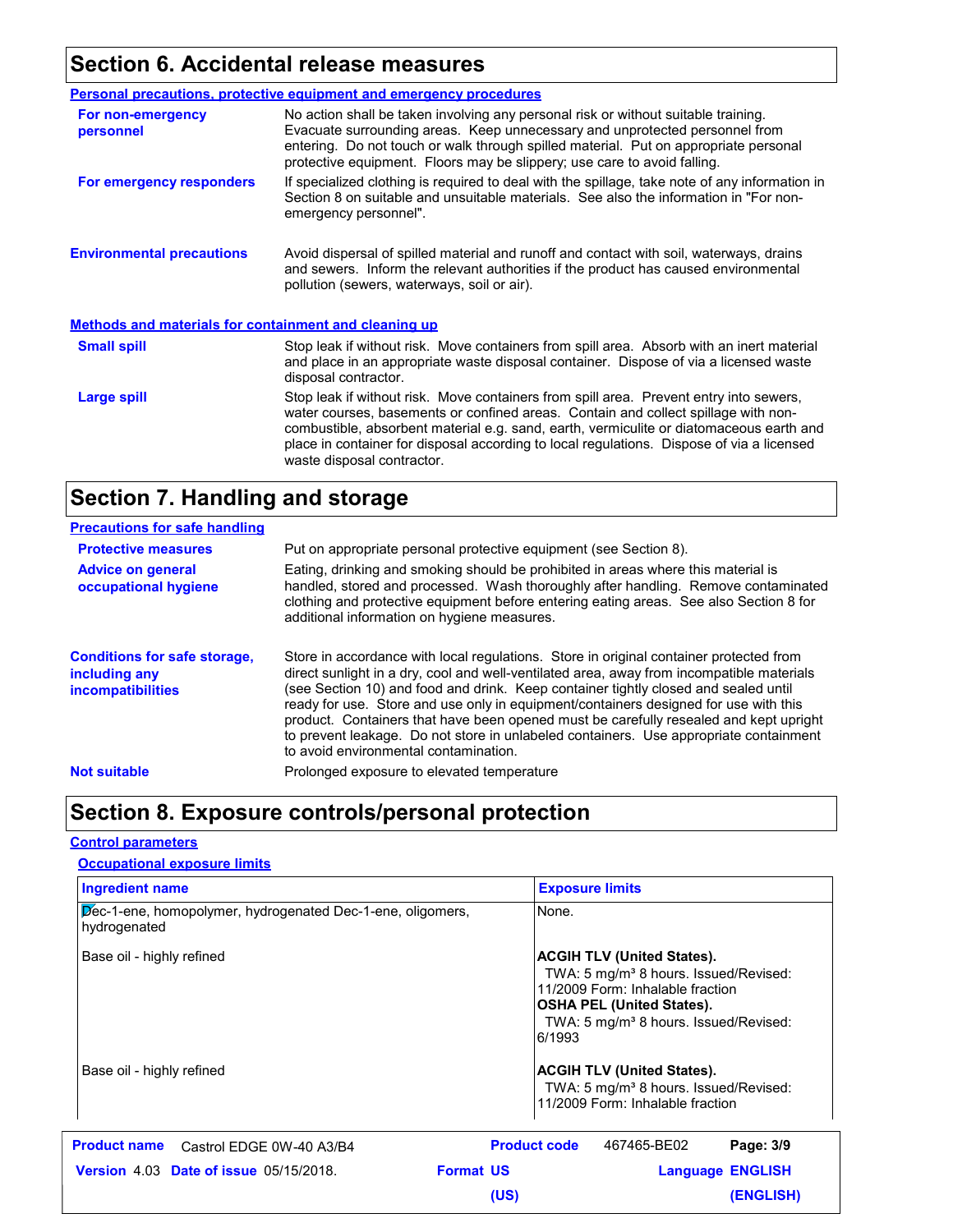### **Section 8. Exposure controls/personal protection OSHA PEL (United States).** TWA: 5 mg/m<sup>3</sup> 8 hours. Issued/Revised: 6/1993 Lubricating oils (petroleum), C15-30, hydrotreated neutral oil-based **ACGIH TLV (United States).** TWA: 5 mg/m<sup>3</sup> 8 hours. Issued/Revised: 11/2009 Form: Inhalable fraction **OSHA PEL (United States).** TWA: 5 mg/m<sup>3</sup> 8 hours. Issued/Revised:

|                                                                      | 6/1993                                                                                                                                                                                                                        |
|----------------------------------------------------------------------|-------------------------------------------------------------------------------------------------------------------------------------------------------------------------------------------------------------------------------|
| Distillates (petroleum), hydrotreated heavy paraffinic               | <b>ACGIH TLV (United States).</b><br>TWA: 5 mg/m <sup>3</sup> 8 hours. Issued/Revised:<br>11/2009 Form: Inhalable fraction<br><b>OSHA PEL (United States).</b><br>TWA: 5 mg/m <sup>3</sup> 8 hours. Issued/Revised:<br>6/1993 |
| Lubricating oils (petroleum), C20-50, hydrotreated neutral oil-based | None.                                                                                                                                                                                                                         |

While specific OELs for certain components may be shown in this section, other components may be present in any mist, vapor or dust produced. Therefore, the specific OELs may not be applicable to the product as a whole and are provided for guidance only.

| <b>Appropriate engineering</b><br><b>controls</b> | All activities involving chemicals should be assessed for their risks to health, to ensure<br>exposures are adequately controlled. Personal protective equipment should only be<br>considered after other forms of control measures (e.g. engineering controls) have been<br>suitably evaluated. Personal protective equipment should conform to appropriate<br>standards, be suitable for use, be kept in good condition and properly maintained.<br>Your supplier of personal protective equipment should be consulted for advice on<br>selection and appropriate standards. For further information contact your national<br>organisation for standards.<br>Provide exhaust ventilation or other engineering controls to keep the relevant airborne<br>concentrations below their respective occupational exposure limits.<br>The final choice of protective equipment will depend upon a risk assessment. It is<br>important to ensure that all items of personal protective equipment are compatible. |
|---------------------------------------------------|------------------------------------------------------------------------------------------------------------------------------------------------------------------------------------------------------------------------------------------------------------------------------------------------------------------------------------------------------------------------------------------------------------------------------------------------------------------------------------------------------------------------------------------------------------------------------------------------------------------------------------------------------------------------------------------------------------------------------------------------------------------------------------------------------------------------------------------------------------------------------------------------------------------------------------------------------------------------------------------------------------|
| <b>Environmental exposure</b><br><b>controls</b>  | Emissions from ventilation or work process equipment should be checked to ensure they<br>comply with the requirements of environmental protection legislation. In some cases,<br>fume scrubbers, filters or engineering modifications to the process equipment will be<br>necessary to reduce emissions to acceptable levels.                                                                                                                                                                                                                                                                                                                                                                                                                                                                                                                                                                                                                                                                              |
| <b>Individual protection measures</b>             |                                                                                                                                                                                                                                                                                                                                                                                                                                                                                                                                                                                                                                                                                                                                                                                                                                                                                                                                                                                                            |
| <b>Hygiene measures</b>                           | Wash hands, forearms and face thoroughly after handling chemical products, before<br>eating, smoking and using the lavatory and at the end of the working period.<br>Appropriate techniques should be used to remove potentially contaminated clothing.<br>Wash contaminated clothing before reusing. Ensure that eyewash stations and safety<br>showers are close to the workstation location.                                                                                                                                                                                                                                                                                                                                                                                                                                                                                                                                                                                                            |
| <b>Eye/face protection</b>                        | Safety glasses with side shields.                                                                                                                                                                                                                                                                                                                                                                                                                                                                                                                                                                                                                                                                                                                                                                                                                                                                                                                                                                          |
| <b>Skin protection</b>                            |                                                                                                                                                                                                                                                                                                                                                                                                                                                                                                                                                                                                                                                                                                                                                                                                                                                                                                                                                                                                            |
| <b>Hand protection</b>                            | Wear protective gloves if prolonged or repeated contact is likely. Wear chemical<br>resistant gloves. Recommended: Nitrile gloves. The correct choice of protective gloves<br>depends upon the chemicals being handled, the conditions of work and use, and the<br>condition of the gloves (even the best chemically resistant glove will break down after<br>repeated chemical exposures). Most gloves provide only a short time of protection<br>before they must be discarded and replaced. Because specific work environments and<br>material handling practices vary, safety procedures should be developed for each<br>intended application. Gloves should therefore be chosen in consultation with the supplier/<br>manufacturer and with a full assessment of the working conditions.                                                                                                                                                                                                              |

| <b>Product name</b> | Castrol EDGE 0W-40 A3/B4                      |                  | <b>Product code</b> | 467465-BE02             | Page: 4/9 |
|---------------------|-----------------------------------------------|------------------|---------------------|-------------------------|-----------|
|                     | <b>Version 4.03 Date of issue 05/15/2018.</b> | <b>Format US</b> |                     | <b>Language ENGLISH</b> |           |
|                     |                                               |                  | (US)                |                         | (ENGLISH) |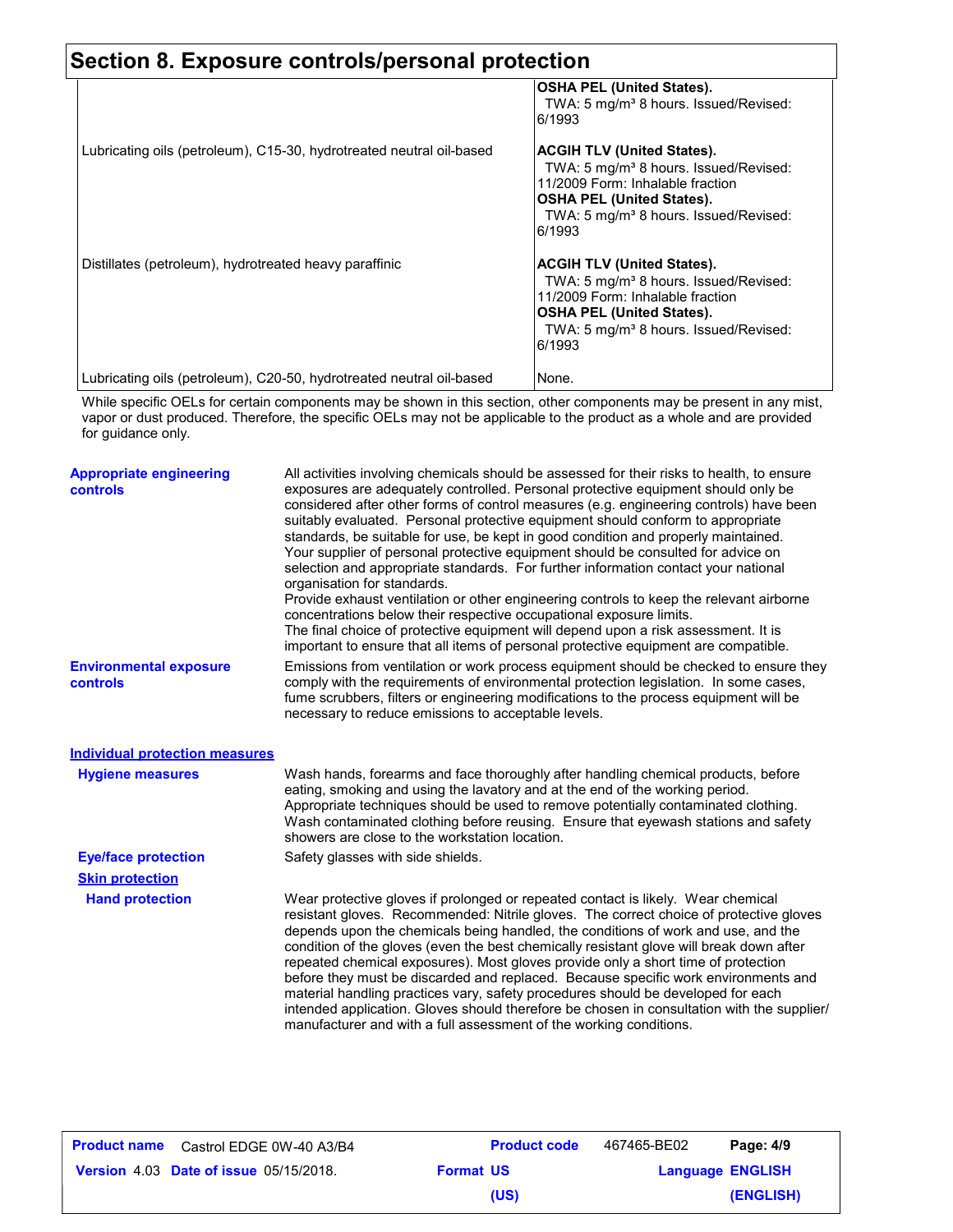# **Section 8. Exposure controls/personal protection**

| <b>Body protection</b>        | Use of protective clothing is good industrial practice.<br>Personal protective equipment for the body should be selected based on the task being                                                                                                                                                                                                                                                                                                                                                      |
|-------------------------------|-------------------------------------------------------------------------------------------------------------------------------------------------------------------------------------------------------------------------------------------------------------------------------------------------------------------------------------------------------------------------------------------------------------------------------------------------------------------------------------------------------|
|                               | performed and the risks involved and should be approved by a specialist before handling<br>this product.                                                                                                                                                                                                                                                                                                                                                                                              |
|                               | Cotton or polyester/cotton overalls will only provide protection against light superficial<br>contamination that will not soak through to the skin. Overalls should be laundered on a<br>regular basis. When the risk of skin exposure is high (e.g. when cleaning up spillages or<br>if there is a risk of splashing) then chemical resistant aprons and/or impervious chemical<br>suits and boots will be required.                                                                                 |
| <b>Other skin protection</b>  | Appropriate footwear and any additional skin protection measures should be selected<br>based on the task being performed and the risks involved and should be approved by a<br>specialist before handling this product.                                                                                                                                                                                                                                                                               |
| <b>Respiratory protection</b> | In case of insufficient ventilation, wear suitable respiratory equipment.<br>The correct choice of respiratory protection depends upon the chemicals being handled,<br>the conditions of work and use, and the condition of the respiratory equipment. Safety<br>procedures should be developed for each intended application. Respiratory protection<br>equipment should therefore be chosen in consultation with the supplier/manufacturer<br>and with a full assessment of the working conditions. |

# **Section 9. Physical and chemical properties**

| <b>Appearance</b>                                 |                                                                                                                       |
|---------------------------------------------------|-----------------------------------------------------------------------------------------------------------------------|
| <b>Physical state</b>                             | Liquid.                                                                                                               |
| <b>Color</b>                                      | Amber. [Light]                                                                                                        |
| Odor                                              | Not available.                                                                                                        |
| <b>Odor threshold</b>                             | Not available.                                                                                                        |
| pH                                                | Not available.                                                                                                        |
| <b>Melting point</b>                              | Not available.                                                                                                        |
| <b>Boiling point</b>                              | Not available.                                                                                                        |
| <b>Flash point</b><br><b>Pour point</b>           | Closed cup: 209°C (408.2°F) [Pensky-Martens.]<br>$-57 °C$                                                             |
| <b>Evaporation rate</b>                           | Not available.                                                                                                        |
| <b>Flammability (solid, gas)</b>                  | Not applicable. Based on - Physical state                                                                             |
| Lower and upper explosive<br>(flammable) limits   | Not available.                                                                                                        |
| <b>Vapor pressure</b>                             | Not available.                                                                                                        |
| <b>Vapor density</b>                              | Not available.                                                                                                        |
| <b>Density</b>                                    | 844 kg/m <sup>3</sup> (0.844 g/cm <sup>3</sup> ) at 15 <sup>°</sup> C                                                 |
| <b>Solubility</b>                                 | insoluble in water.                                                                                                   |
| <b>Partition coefficient: n-</b><br>octanol/water | Not available.                                                                                                        |
| <b>Auto-ignition temperature</b>                  | Not available.                                                                                                        |
| <b>Decomposition temperature</b>                  | Not available.                                                                                                        |
| <b>Viscosity</b>                                  | Kinematic: 74 mm <sup>2</sup> /s (74 cSt) at $40^{\circ}$ C<br>Kinematic: 13.2 mm <sup>2</sup> /s (13.2 cSt) at 100°C |

# **Section 10. Stability and reactivity**

| <b>Reactivity</b>                            | No specific test data available for this product. Refer to Conditions to avoid and<br>Incompatible materials for additional information.                                |
|----------------------------------------------|-------------------------------------------------------------------------------------------------------------------------------------------------------------------------|
| <b>Chemical stability</b>                    | The product is stable.                                                                                                                                                  |
| <b>Possibility of hazardous</b><br>reactions | Under normal conditions of storage and use, hazardous reactions will not occur.<br>Under normal conditions of storage and use, hazardous polymerization will not occur. |

| <b>Product name</b> Castrol EDGE 0W-40 A3/B4  | <b>Product code</b> | 467465-BE02 | Page: 5/9               |
|-----------------------------------------------|---------------------|-------------|-------------------------|
| <b>Version 4.03 Date of issue 05/15/2018.</b> | <b>Format US</b>    |             | <b>Language ENGLISH</b> |
|                                               | (US)                |             | (ENGLISH)               |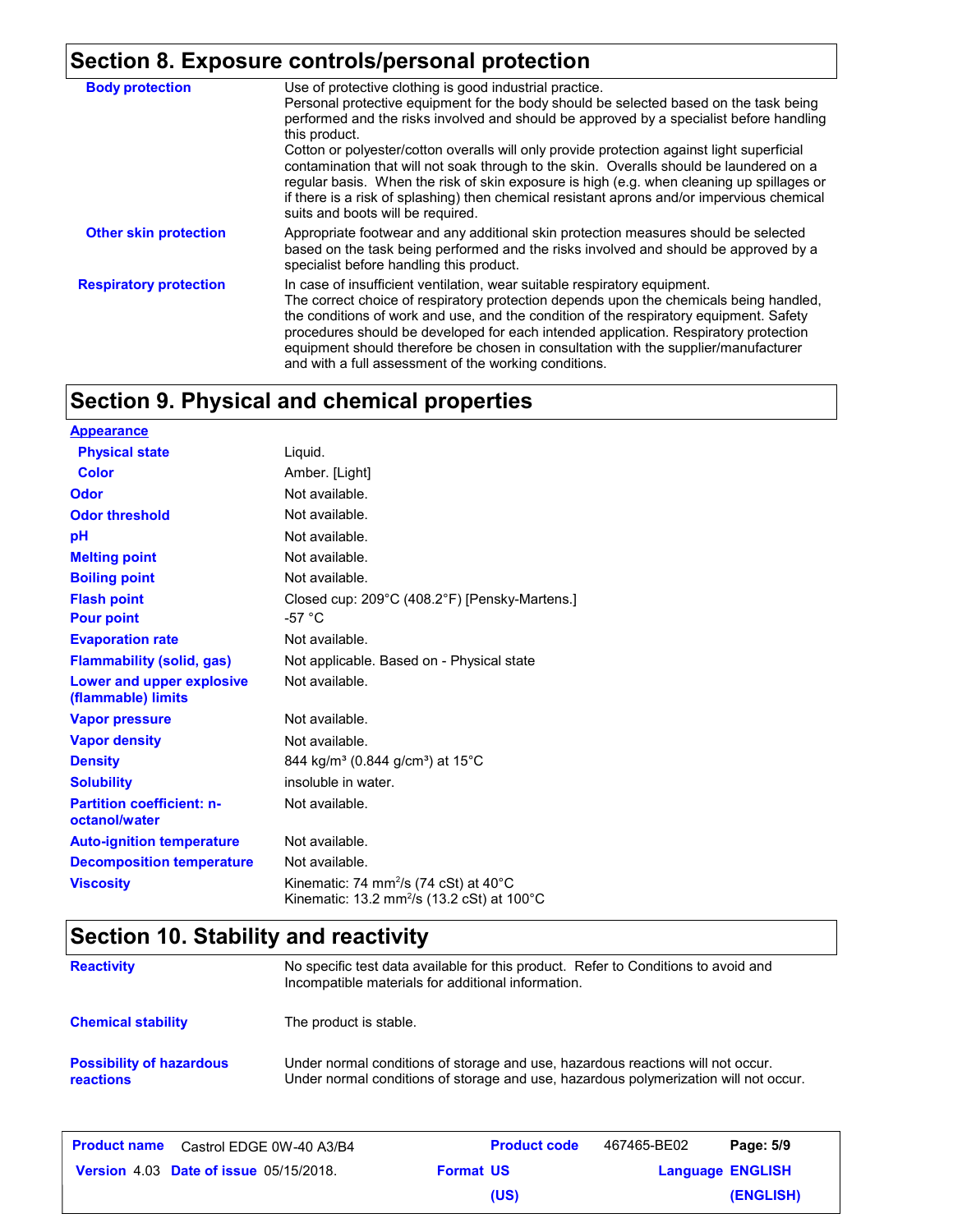# **Section 10. Stability and reactivity**

| <b>Conditions to avoid</b>                        | Avoid all possible sources of ignition (spark or flame).                                                |  |  |
|---------------------------------------------------|---------------------------------------------------------------------------------------------------------|--|--|
| Incompatible materials                            | Reactive or incompatible with the following materials: oxidizing materials.                             |  |  |
| <b>Hazardous decomposition</b><br><b>products</b> | Under normal conditions of storage and use, hazardous decomposition products should<br>not be produced. |  |  |

# **Section 11. Toxicological information**

### **Information on toxicological effects**

| <b>Aspiration hazard</b>                                                                                                                                                                                                            |                                                                                                                                                           |
|-------------------------------------------------------------------------------------------------------------------------------------------------------------------------------------------------------------------------------------|-----------------------------------------------------------------------------------------------------------------------------------------------------------|
| <b>Name</b>                                                                                                                                                                                                                         | <b>Result</b>                                                                                                                                             |
| Dec-1-ene, homopolymer, hydrogenated Dec-1-ene, oligomers,<br>hydrogenated                                                                                                                                                          | <b>ASPIRATION HAZARD - Category 1</b>                                                                                                                     |
| Base oil - highly refined<br>Lubricating oils (petroleum), C15-30, hydrotreated neutral oil-based<br>Distillates (petroleum), hydrotreated heavy paraffinic<br>Lubricating oils (petroleum), C20-50, hydrotreated neutral oil-based | <b>ASPIRATION HAZARD - Category 1</b><br><b>ASPIRATION HAZARD - Category 1</b><br><b>ASPIRATION HAZARD - Category 1</b><br>ASPIRATION HAZARD - Category 1 |

| Information on the likely<br>routes of exposure                                                                        |                                   | Routes of entry anticipated: Dermal, Inhalation.                                                                                                                                                                                                                                                                                                                                        |             |                         |
|------------------------------------------------------------------------------------------------------------------------|-----------------------------------|-----------------------------------------------------------------------------------------------------------------------------------------------------------------------------------------------------------------------------------------------------------------------------------------------------------------------------------------------------------------------------------------|-------------|-------------------------|
| <b>Potential acute health effects</b>                                                                                  |                                   |                                                                                                                                                                                                                                                                                                                                                                                         |             |                         |
| <b>Eye contact</b>                                                                                                     |                                   | No known significant effects or critical hazards.                                                                                                                                                                                                                                                                                                                                       |             |                         |
| <b>Skin contact</b>                                                                                                    |                                   | No known significant effects or critical hazards.                                                                                                                                                                                                                                                                                                                                       |             |                         |
| <b>Inhalation</b>                                                                                                      | pressure.                         | Vapor inhalation under ambient conditions is not normally a problem due to low vapor                                                                                                                                                                                                                                                                                                    |             |                         |
| Ingestion                                                                                                              |                                   | No known significant effects or critical hazards.                                                                                                                                                                                                                                                                                                                                       |             |                         |
| <b>Symptoms related to the physical, chemical and toxicological characteristics</b>                                    |                                   |                                                                                                                                                                                                                                                                                                                                                                                         |             |                         |
| <b>Eye contact</b>                                                                                                     | No specific data.                 |                                                                                                                                                                                                                                                                                                                                                                                         |             |                         |
| <b>Skin contact</b>                                                                                                    | irritation<br>dryness<br>cracking | Adverse symptoms may include the following:                                                                                                                                                                                                                                                                                                                                             |             |                         |
| <b>Inhalation</b>                                                                                                      | No specific data.                 |                                                                                                                                                                                                                                                                                                                                                                                         |             |                         |
| <b>Ingestion</b>                                                                                                       | No specific data.                 |                                                                                                                                                                                                                                                                                                                                                                                         |             |                         |
| Delayed and immediate effects and also chronic effects from short and long term exposure<br><b>Short term exposure</b> |                                   |                                                                                                                                                                                                                                                                                                                                                                                         |             |                         |
| <b>Potential immediate</b><br>effects                                                                                  | Not available.                    |                                                                                                                                                                                                                                                                                                                                                                                         |             |                         |
| <b>Potential delayed effects</b>                                                                                       | Not available.                    |                                                                                                                                                                                                                                                                                                                                                                                         |             |                         |
| <b>Long term exposure</b>                                                                                              |                                   |                                                                                                                                                                                                                                                                                                                                                                                         |             |                         |
| <b>Potential immediate</b><br>effects                                                                                  | Not available.                    |                                                                                                                                                                                                                                                                                                                                                                                         |             |                         |
| <b>Potential delayed effects</b>                                                                                       | Not available.                    |                                                                                                                                                                                                                                                                                                                                                                                         |             |                         |
| <b>Potential chronic health effects</b>                                                                                |                                   |                                                                                                                                                                                                                                                                                                                                                                                         |             |                         |
| <b>General</b>                                                                                                         | USED ENGINE OILS                  | Combustion products resulting from the operation of internal combustion engines<br>contaminate engine oils during use. Used engine oil may contain hazardous<br>components which have the potential to cause skin cancer. Frequent or prolonged<br>contact with all types and makes of used engine oil must therefore be avoided and a<br>high standard of personal hygiene maintained. |             |                         |
| <b>Carcinogenicity</b>                                                                                                 |                                   | No known significant effects or critical hazards.                                                                                                                                                                                                                                                                                                                                       |             |                         |
| <b>Mutagenicity</b>                                                                                                    |                                   | No known significant effects or critical hazards.                                                                                                                                                                                                                                                                                                                                       |             |                         |
| <b>Product name</b>                                                                                                    | Castrol EDGE 0W-40 A3/B4          | <b>Product code</b>                                                                                                                                                                                                                                                                                                                                                                     | 467465-BE02 | Page: 6/9               |
| <b>Version 4.03 Date of issue 05/15/2018.</b>                                                                          |                                   | <b>Format US</b>                                                                                                                                                                                                                                                                                                                                                                        |             | <b>Language ENGLISH</b> |
|                                                                                                                        |                                   | (US)                                                                                                                                                                                                                                                                                                                                                                                    |             | (ENGLISH)               |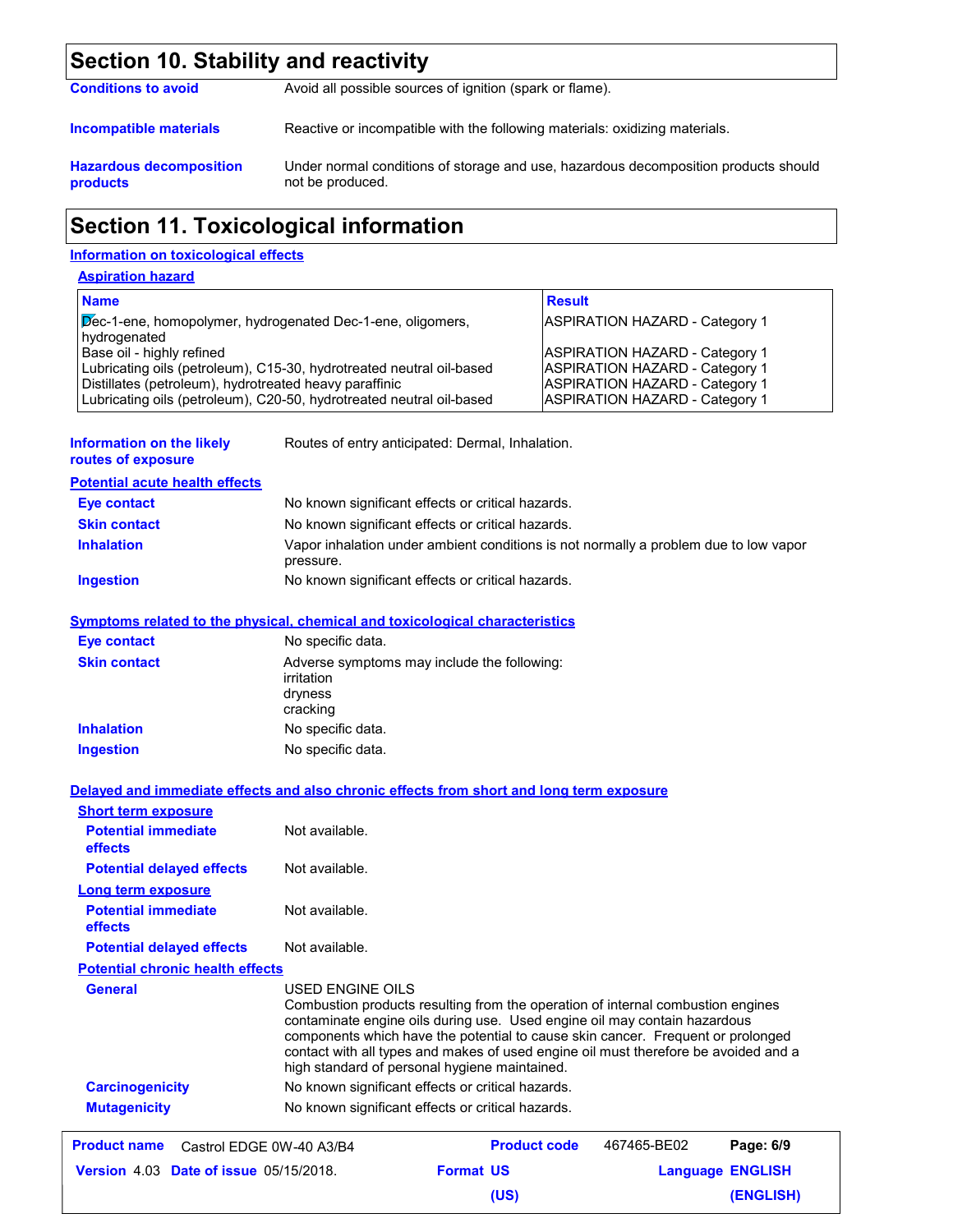### **Section 11. Toxicological information**

**Teratogenicity** No known significant effects or critical hazards. **Developmental effects** No known significant effects or critical hazards. **Fertility effects** No known significant effects or critical hazards.

#### **Numerical measures of toxicity** Not available. **Acute toxicity estimates**

### **Section 12. Ecological information**

#### **Toxicity**

No testing has been performed by the manufacturer.

#### **Persistence and degradability**

Partially biodegradable.

#### **Bioaccumulative potential**

This product is not expected to bioaccumulate through food chains in the environment.

| <b>Mobility in soil</b>                                 |                                                                                                                           |
|---------------------------------------------------------|---------------------------------------------------------------------------------------------------------------------------|
| <b>Soil/water partition</b><br><b>coefficient (Koc)</b> | Not available.                                                                                                            |
| <b>Mobility</b>                                         | Spillages may penetrate the soil causing ground water contamination.                                                      |
| <b>Other adverse effects</b>                            | No known significant effects or critical hazards.                                                                         |
| <b>Other ecological information</b>                     | Spills may form a film on water surfaces causing physical damage to organisms. Oxygen<br>transfer could also be impaired. |

### **Section 13. Disposal considerations**

| <b>Disposal methods</b> | The generation of waste should be avoided or minimized wherever possible. Significant<br>quantities of waste product residues should not be disposed of via the foul sewer but<br>processed in a suitable effluent treatment plant. Dispose of surplus and non-recyclable<br>products via a licensed waste disposal contractor. Disposal of this product, solutions<br>and any by-products should at all times comply with the requirements of environmental<br>protection and waste disposal legislation and any regional local authority requirements.<br>Waste packaging should be recycled. Incineration or landfill should only be considered<br>when recycling is not feasible. This material and its container must be disposed of in a<br>safe way. Empty containers or liners may retain some product residues. Avoid dispersal |
|-------------------------|------------------------------------------------------------------------------------------------------------------------------------------------------------------------------------------------------------------------------------------------------------------------------------------------------------------------------------------------------------------------------------------------------------------------------------------------------------------------------------------------------------------------------------------------------------------------------------------------------------------------------------------------------------------------------------------------------------------------------------------------------------------------------------------------------------------------------------------|
|                         | of spilled material and runoff and contact with soil, waterways, drains and sewers.                                                                                                                                                                                                                                                                                                                                                                                                                                                                                                                                                                                                                                                                                                                                                      |

# **Section 14. Transport information**

|                                      | <b>DOT Classification</b> | <b>TDG Classification</b> | <b>IMDG</b>    | <b>IATA</b>    |
|--------------------------------------|---------------------------|---------------------------|----------------|----------------|
| UN number                            | Not regulated.            | Not regulated.            | Not regulated. | Not regulated. |
| <b>UN proper</b><br>shipping name    | $\overline{\phantom{0}}$  | -                         | -              |                |
| <b>Transport</b><br>hazard class(es) |                           |                           | -              |                |

| <b>Product name</b> Castrol EDGE 0W-40 A3/B4  |                  | <b>Product code</b> | 467465-BE02             | Page: 7/9 |
|-----------------------------------------------|------------------|---------------------|-------------------------|-----------|
| <b>Version 4.03 Date of issue 05/15/2018.</b> | <b>Format US</b> |                     | <b>Language ENGLISH</b> |           |
|                                               |                  | (US)                |                         | (ENGLISH) |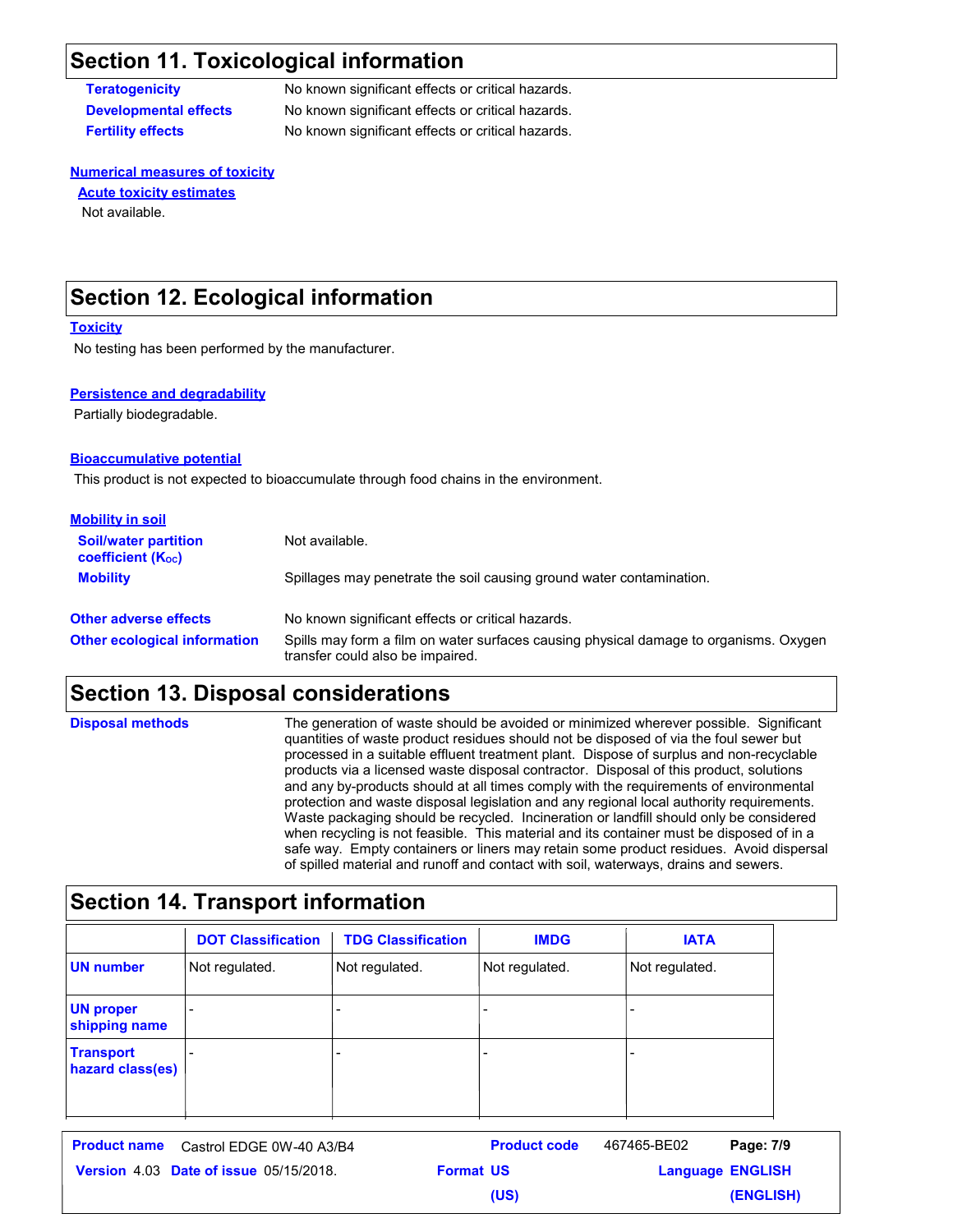### **Section 14. Transport information**

| <b>Packing group</b>                    | $\overline{\phantom{a}}$ |     | -   | -   |
|-----------------------------------------|--------------------------|-----|-----|-----|
| <b>Environmental</b><br>hazards         | No.                      | No. | No. | No. |
| <b>Additional</b><br><b>information</b> |                          |     |     |     |

**Special precautions for user**

Not available.

Not available.

**Transport in bulk according to Annex II of MARPOL and the IBC Code**

### **Section 15. Regulatory information**

| <b>U.S. Federal regulations</b>               |                                                                                                                                                                                                                                                                          |
|-----------------------------------------------|--------------------------------------------------------------------------------------------------------------------------------------------------------------------------------------------------------------------------------------------------------------------------|
| <b>United States inventory</b><br>(TSCA 8b)   | At least one component is not listed.                                                                                                                                                                                                                                    |
| <b>SARA 302/304</b>                           |                                                                                                                                                                                                                                                                          |
| <b>Composition/information on ingredients</b> |                                                                                                                                                                                                                                                                          |
| No products were found.                       |                                                                                                                                                                                                                                                                          |
| <b>SARA 311/312</b>                           |                                                                                                                                                                                                                                                                          |
| <b>Classification</b>                         | Not applicable.                                                                                                                                                                                                                                                          |
| <b>SARA 313</b>                               |                                                                                                                                                                                                                                                                          |
| <b>Form R - Reporting</b><br>requirements     | This product does not contain any hazardous ingredients at or above regulated<br>thresholds.                                                                                                                                                                             |
| <b>Supplier notification</b>                  | This product does not contain any hazardous ingredients at or above regulated<br>thresholds.                                                                                                                                                                             |
| <b>State regulations</b>                      |                                                                                                                                                                                                                                                                          |
| <b>Massachusetts</b>                          | The following components are listed: OIL MIST, MINERAL; OIL MIST, MINERAL; OIL<br>MIST, MINERAL; OIL MIST, MINERAL; OIL MIST, MINERAL                                                                                                                                    |
| <b>New Jersey</b>                             | The following components are listed: MINERAL OIL (UNTREATED and MILDLY<br>TREATED); MINERAL OIL (UNTREATED and MILDLY TREATED); MINERAL OIL<br>(UNTREATED and MILDLY TREATED); MINERAL OIL (UNTREATED and MILDLY<br>TREATED); MINERAL OIL (UNTREATED and MILDLY TREATED) |

**Pennsylvania** None of the components are listed.

### **California Prop. 65**

**A** WARNING: This product can expose you to chemicals including Benzene, Lead, Cadmium, which are known to the State of California to cause cancer and birth defects or other reproductive harm. This product can expose you to Toluene, which is known to the State of California to cause birth defects or other reproductive harm. For more information go to www.P65Warnings.ca.gov.

| <b>Other regulations</b>                                        |                                                                                                                                |
|-----------------------------------------------------------------|--------------------------------------------------------------------------------------------------------------------------------|
| <b>Australia inventory (AICS)</b>                               | At least one component is not listed.                                                                                          |
| <b>Canada inventory</b>                                         | At least one component is not listed.                                                                                          |
| <b>China inventory (IECSC)</b>                                  | At least one component is not listed.                                                                                          |
| <b>Japan inventory (ENCS)</b><br><b>Korea inventory (KECI)</b>  | At least one component is not listed.<br>All components are listed or exempted.                                                |
| <b>Philippines inventory</b><br>(PICCS)                         | At least one component is not listed.                                                                                          |
| <b>Taiwan Chemical</b><br><b>Substances Inventory</b><br>(TCSI) | All components are listed or exempted.                                                                                         |
| <b>REACH Status</b>                                             | The company, as identified in Section 1, sells this product in the EU in compliance with<br>the current requirements of REACH. |

|                                               | <b>Product name</b> Castrol EDGE 0W-40 A3/B4 |                  | <b>Product code</b> | 467465-BE02 | Page: 8/9               |
|-----------------------------------------------|----------------------------------------------|------------------|---------------------|-------------|-------------------------|
| <b>Version 4.03 Date of issue 05/15/2018.</b> |                                              | <b>Format US</b> |                     |             | <b>Language ENGLISH</b> |
|                                               |                                              |                  | (US)                |             | (ENGLISH)               |